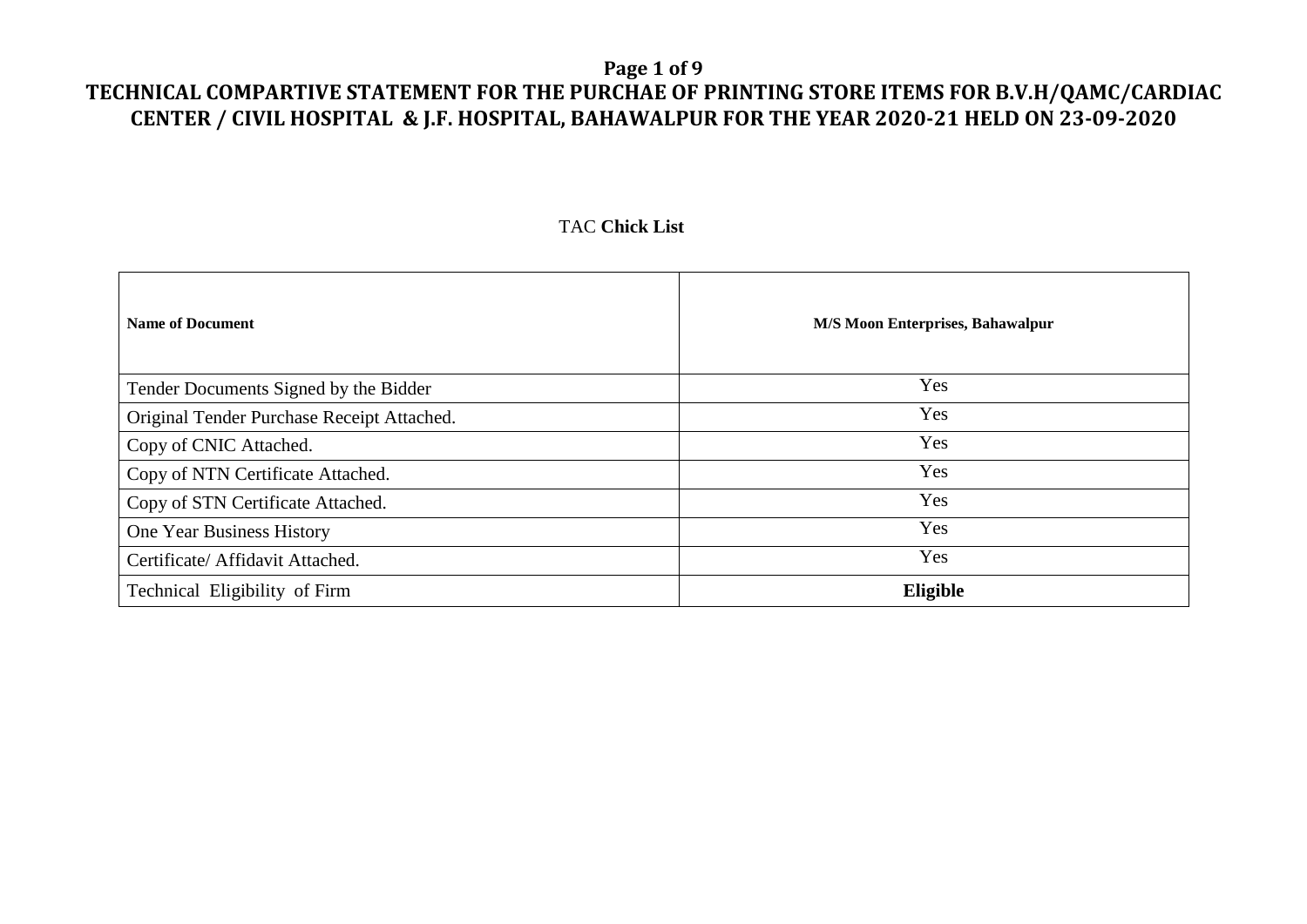## **Page 2 of 9**

|     |                                                                                                                                    | <b>Total Quantity</b> |             |                                 | Manufacturer/                                   | Pack size     |                                     |                           |
|-----|------------------------------------------------------------------------------------------------------------------------------------|-----------------------|-------------|---------------------------------|-------------------------------------------------|---------------|-------------------------------------|---------------------------|
| Sr# | <b>Name of Printing Items</b>                                                                                                      |                       |             | Name of firm                    | importer /<br>Make /<br><b>Made/Brand</b>       |               | <b>Status of sample</b>             | Decision of<br><b>TAC</b> |
| 1.  | Attendance Register (100 Wrq.) 17x27/4, 70 gm Imported.<br>(minimum Weight 5gm/Page)Stitch Binding with Gatta                      | 270                   | Nos.        | <b>M/S Moon</b><br>Enterprises, | Any brand Printing<br>binding Local Pak<br>Made | As per Demand | Imported 70 GRAM<br>Sample Approved | <b>Responsive</b>         |
| 2.  | Admission Register 17x27/4, 70-Gram Imported (200 Wrq)<br>(minimum Weight 5gm/Page)Stitch Binding with Gatta                       | 636                   | Nos.        | <b>Bahawalpur</b>               | Any brand Printing<br>binding Local Pak<br>Made | As per Demand | Imported 70 GRAM<br>Sample Approved | <b>Responsive</b>         |
| 3.  | Surgery Admission From set Sheet 17x27/4, 70-Gram Imported Any<br>Type 22 pages Double side Printed (minimum Weight 5gm/Page)      | 60000                 | <b>Sets</b> |                                 | Any brand Printing<br>Local Pak Made            | As per Demand | Imported 70 GRAM<br>Sample Approved | <b>Responsive</b>         |
| 4.  | Any Form Type Form Size 17x27/4 70 gm Imported Double<br>side Printed (minimum Weight 5gm/Page)                                    | 215000                | Nos.        |                                 | Any brand Printing<br>Local Pak Made            | As per Demand | Imported 70 GRAM<br>Sample Approved | <b>Responsive</b>         |
| 5.  | Blood Report Form A&E Lab. (of any type/format) 17x27/4,<br>80gm. (minimum Weight 5.75gm/Page)                                     | 50000                 | Nos.        |                                 | Any brand Printing<br>Local Pak Made            | As per Demand | Imported 80 GRAM<br>Sample Approved | <b>Responsive</b>         |
| 6.  | Blood Report Form Central Lab (of any type/format) 17x27/4,<br>80gm. (minimum Weight 5.75gm/Page)                                  | 450000                | Nos.        |                                 | Any brand Printing<br>Local Pak Made            | As per Demand | Imported 80 GRAM<br>Sample Approved | <b>Responsive</b>         |
| 7.  | Charge Report Form 17x27/4, 80 gm Imported Double Side<br>Printing. (minimum Weight 5gm/Page)                                      | 5000                  | Nos.        |                                 | Any brand Printing<br>Local Pak Made            | As per Demand | Imported 80 GRAM<br>Sample Approved | <b>Responsive</b>         |
| 8.  | Day & Night Report Book 17x27/4.70 gm Imported (200 Wrq)<br>(minimum Weight 5gm/Page) Stitch Binding with Gatta                    | 536                   | Nos.        |                                 | Any brand Printing<br><b>Local Pak Made</b>     | As per Demand | Imported 70 GRAM<br>Sample Approved | <b>Responsive</b>         |
| 9.  | Diet Book $17x27/4$ . 70 gm Imported (100) Wrq                                                                                     | 100                   | Nos.        |                                 | Any brand Printing<br>Local Pak Made            | As per Demand | Imported 70 GRAM<br>Sample Approved | <b>Responsive</b>         |
| 10. | Emergency Admission Sheet (A&E) 17x27/4, 70-Gram 06 Pages Set<br>Double Side Printing Imported (minimum Weight 5gm/Page)           | 200000                | Nos.        |                                 | Any brand Printing<br>Local Pak Made            | As per Demand | Imported 70 GRAM<br>Sample Approved | <b>Responsive</b>         |
| 11. | Emergency Requisition Slip (A&E) 20x30/16, 70-Gram<br>Imported (minimum Weight 1.1gm/Page)                                         | 2700000               | Nos.        |                                 | Any brand Printing<br>Local Pak Made            | As per Demand | Imported 70 GRAM<br>Sample Approved | <b>Responsive</b>         |
| 12. | Medical wards Admission Sheet 17x27/4, 70-gm Imported. Double<br>Side Printing Any Type From, 18 pages. (minimum Weight 5gm/Page)  | 35000                 | <b>Sets</b> |                                 | Any brand Printing<br>Local Pak Made            | As per Demand | Imported 70 GRAM<br>Sample Approved | <b>Responsive</b>         |
| 13. | Medical Allied Admission Sheet 17x27/4, 70-gm Imported. Double<br>Side Printing Any Type From, 18 pages. (minimum Weight 5gm/Page) | 30000                 | <b>Sets</b> |                                 | Any brand Printing<br>Local Pak Made            | As per Demand | Imported 70 GRAM<br>Sample Approved | <b>Responsive</b>         |
| 14. | OPD Slip Plain 20x30/16, 70-Gram Imported (minimum Weight 1.1gm/Page)                                                              | 2300000               | Nos.        |                                 | Any brand Printing<br>Local Pak Made            | As per Demand | Imported 70 GRAM<br>Sample Approved | <b>Responsive</b>         |
| 15. | Outdoor Register 17x27/4, 70-Gram Imported (200 Wrq)<br>(minimum Weight 5gm/Page) Stitch Binding with Gatta                        | 762                   | Nos.        |                                 | Any brand Printing<br>binding Local Pak<br>Made | As per Demand | Imported 70 GRAM<br>Sample Approved | <b>Responsive</b>         |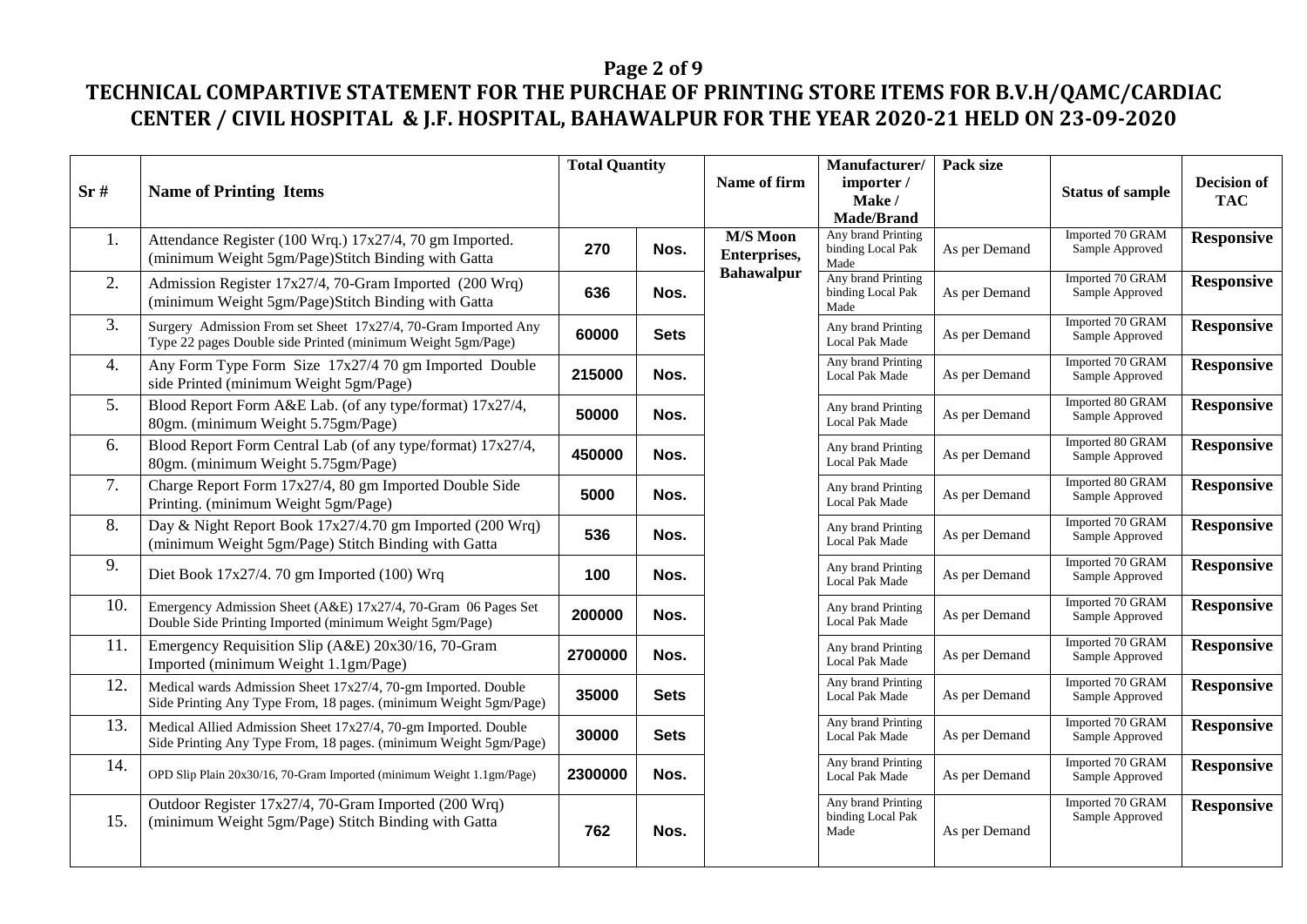## **Page 3 of 9**

| Sr# | <b>Name of Printing Items</b>                                                                                                  | <b>Total Quantity</b> |      |                                 |                                                 |               |                                     | Name of firm      | Manufacturer/<br>importer /<br>Make /<br><b>Made/Brand</b> | Pack size | <b>Status of sample</b> | <b>Decision of</b><br><b>TAC</b> |
|-----|--------------------------------------------------------------------------------------------------------------------------------|-----------------------|------|---------------------------------|-------------------------------------------------|---------------|-------------------------------------|-------------------|------------------------------------------------------------|-----------|-------------------------|----------------------------------|
| 16. | Receipt Register 17x27/4, 70-Gram Imported (200 Wrq)<br>(minimum Weight 5gm/Page) Stitch Binding with Gatta                    | 60                    | Nos. | <b>M/S Moon</b><br>Enterprises, | Any brand Printing<br>binding Local Pak<br>Made | As per Demand | Imported 70 GRAM<br>Sample Approved | <b>Responsive</b> |                                                            |           |                         |                                  |
| 17. | Receipt Book Duplicate 20x30/16, 70-gm Imported. (100 Sr.<br>No.) (minimum Weight 1.5gm/Page) Stitch Binding with Gatta        | 4000                  | Nos. | <b>Bahawalpur</b>               | Any brand Printing<br>binding Local Pak<br>Made | As per Demand | Imported 70 GRAM<br>Sample Approved | <b>Responsive</b> |                                                            |           |                         |                                  |
| 18. | Round Register 17x27/4, 70-Gram Imported (100 Wrq)<br>(minimum Weight 5gm/Page) Stitch Binding with Gatta                      | 560                   | Nos. |                                 | Any brand Printing<br>binding Local Pak<br>Made | As per Demand | Imported 70 GRAM<br>Sample Approved | <b>Responsive</b> |                                                            |           |                         |                                  |
| 19. | Temperature Pulse Sheet A & E Department 70-gm Imported<br>17x27/4. (minimum Weight 5gm/Page)                                  | 100000                | Nos. |                                 | Any brand Printing<br>Local Pak Made            | As per Demand | Imported 70 GRAM<br>Sample Approved | <b>Responsive</b> |                                                            |           |                         |                                  |
| 20. | Gyane Wards Admission Sheet Wards 17x27/4, 70-Gram<br>Imported Any Type Form Double Side 17 Pages. (minimum<br>Weight 5gm/Page | 40000                 | Nos. |                                 | Any brand Printing<br>Local Pak Made            | As per Demand | Imported 70 GRAM<br>Sample Approved | <b>Responsive</b> |                                                            |           |                         |                                  |
| 21. | Treatment Register wards. 17x27/4, 70-Gram Imported (200<br>Wrq) (minimum Weight 5gm/Page) Stitch Binding with Gatta           | 100                   | Nos. |                                 | Any brand Printing<br>binding Local Pak<br>Made | As per Demand | Imported 70 GRAM<br>Sample Approved | <b>Responsive</b> |                                                            |           |                         |                                  |
| 22. | Ultrasound Report Form 17x27/4, 80 gm Imported. (minimum<br>Weight 5.75gm/Page)                                                | 275000                | Nos. |                                 | Any brand Printing<br>Local Pak Made            | As per Demand | Imported 80 GRAM<br>Sample Approved | <b>Responsive</b> |                                                            |           |                         |                                  |
| 23. | Ultrasound Report Form 17x27/4, 80-Gram Imported A& E<br>Department Color (minimum Weight 5.75gm/Page)                         | 150000                | Nos. |                                 | Any brand Printing<br><b>Local Pak Made</b>     | As per Demand | Imported 80 GRAM<br>Sample Approved | <b>Responsive</b> |                                                            |           |                         |                                  |
| 24. | Urine Report Form A&E Lab. (of any type/format) 17x27/8,<br>80-gm Imported. (minimum Weight 2.75gm/Page)                       | 60000                 | Nos. |                                 | Any brand Printing<br><b>Local Pak Made</b>     | As per Demand | Imported 80 GRAM<br>Sample Approved | <b>Responsive</b> |                                                            |           |                         |                                  |
| 25. | Urine Analysis Report Form 17x27/8, 80-gm. (minimum<br>Weight 2.75gm/Page)                                                     | 20000                 | Nos. |                                 | Any brand Printing<br><b>Local Pak Made</b>     | As per Demand | Imported 80 GRAM<br>Sample Approved | <b>Responsive</b> |                                                            |           |                         |                                  |
| 26. | X-Ray Books 17x27/4, 70 gm Imported. (100 Wrq) (minimum<br>Weight 5gm/Page) Stitch Binding with Gat                            | 600                   | Nos. |                                 | Any brand Printing<br><b>Local Pak Made</b>     | As per Demand | Imported 70 GRAM<br>Sample Approved | <b>Responsive</b> |                                                            |           |                         |                                  |
| 27. | Expense Register 13-L 17x27/4, 70-Gram Imported (200 Wrq)<br>(minimum Weight 5gm/Page) Stitch Binding with Gatta               | 712                   | Nos. |                                 | Any brand Printing<br>binding Local Pak<br>Made | As per Demand | Imported 70 GRAM<br>Sample Approved | <b>Responsive</b> |                                                            |           |                         |                                  |
| 28. | Internal Form 17x27/4,70gm imported (minimum Weight<br>5gm/Page)                                                               | 2000                  | Nos. |                                 | Any brand Printing<br>Local Pak Made            | As per Demand | Imported 70 GRAM<br>Sample Approved | <b>Responsive</b> |                                                            |           |                         |                                  |
| 29. | History / Treatment Sheets 17x27/4. 70-gm Imported.<br>(minimum Weight 5gm/Page)                                               | 290000                | Nos. |                                 | Any brand Printing<br>Local Pak Made            | As per Demand | Imported 70 GRAM<br>Sample Approved | <b>Responsive</b> |                                                            |           |                         |                                  |
| 30. | History Sheet A & E Department 17x27/4. 70-gm Imported.<br>(minimum Weight 5gm/Page)                                           | 80000                 | Nos. |                                 | Any brand Printing<br><b>Local Pak Made</b>     | As per Demand | Imported 70 GRAM<br>Sample Approved | <b>Responsive</b> |                                                            |           |                         |                                  |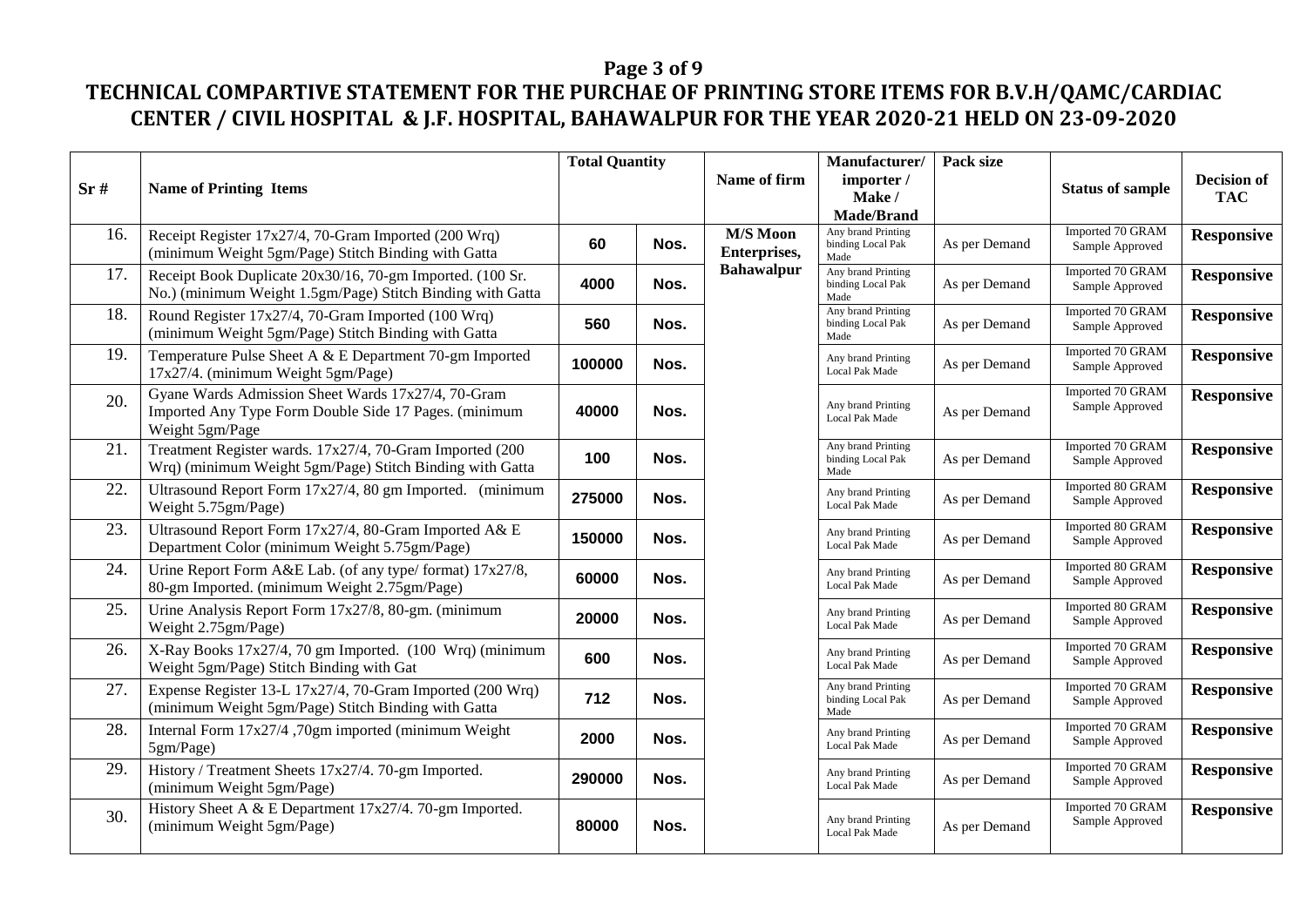## **Page 4 of 9**

| Sr# | <b>Name of Printing Items</b>                                                                                                      | <b>Total Quantity</b> |               |                                 |                                                 |               |                                     | Name of firm      | Manufacturer/<br>importer /<br>Make/ | Pack size | <b>Status of sample</b> | <b>Decision of</b><br><b>TAC</b> |
|-----|------------------------------------------------------------------------------------------------------------------------------------|-----------------------|---------------|---------------------------------|-------------------------------------------------|---------------|-------------------------------------|-------------------|--------------------------------------|-----------|-------------------------|----------------------------------|
|     |                                                                                                                                    |                       |               |                                 | Made/Brand                                      |               |                                     |                   |                                      |           |                         |                                  |
| 31. | ICU Investigation Slip 20x30/16 70gm Imported                                                                                      | 55000                 | Nos.          | <b>M/S Moon</b><br>Enterprises, | Any brand Printing<br>Local Pak Made            | As per Demand | Imported 70 GRAM<br>Sample Approved | <b>Responsive</b> |                                      |           |                         |                                  |
| 32. | Indent Book with binding 20x30/8 70gm Imported (200<br>Sr.Nos) (minimum Weight 2.8gm/Page)                                         | 394                   | Nos.          | <b>Bahawalpur</b>               | Any brand Printing<br>binding Local Pak<br>Made | As per Demand | Imported 70 GRAM<br>Sample Approved | <b>Responsive</b> |                                      |           |                         |                                  |
| 33. | ICU Chart 20x30 70gm                                                                                                               | 5000                  | <b>Sheets</b> |                                 | Any brand Printing<br><b>Local Pak Made</b>     | As per Demand | Imported 70 GRAM<br>Sample Approved | <b>Responsive</b> |                                      |           |                         |                                  |
| 34. | Operation Register $(200 \text{ warq})17x27 \frac{1}{2}$ , 70 gm Imported.<br>(minimum Weight 10gm/Page) Stitch Binding with Gatta | 330                   | Nos.          |                                 | Any brand Printing<br>binding Local Pak<br>Made | As per Demand | Imported 70 GRAM<br>Sample Approved | <b>Responsive</b> |                                      |           |                         |                                  |
| 35. | Insulin Dispensing Card 220gm 22x28/16 (minimum Weight<br>$13.1$ gm/card)                                                          | 24000                 | Nos.          |                                 | Any brand Printing<br><b>Local Pak Made</b>     | As per Demand | Imported 70 GRAM<br>Sample Approved | <b>Responsive</b> |                                      |           |                         |                                  |
| 36. | Stock Register 12-L 17x27/4, 70 gm Imported(200 Warq)<br>(minimum Weight 5gm/Page) Stitch Binding with Gatta                       | 62                    | Nos.          |                                 | Any brand Printing<br>binding Local Pak<br>Made | As per Demand | Imported 70 GRAM<br>Sample Approved | <b>Responsive</b> |                                      |           |                         |                                  |
| 37. | Dispatch Register 17x27/4 70gm Imported (200 warq)<br>(minimum Weight 10gm/Page) Stitch Binding with Gatta                         | 124                   | Nos.          |                                 | Any brand Printing<br>binding Local Pak<br>Made | As per Demand | Imported 70 GRAM<br>Sample Approved | <b>Responsive</b> |                                      |           |                         |                                  |
| 38. | Death Register 17x27/4 70 gm Imported (200 Wrq) (minimum<br>Weight 5gm/Page) Stitch Binding with Gatta                             | 300                   | Nos.          |                                 | Any brand Printing<br>binding Local Pak<br>Made | As per Demand | Imported 70 GRAM<br>Sample Approved | <b>Responsive</b> |                                      |           |                         |                                  |
| 39. | Consent Form 17x27/4 70 gm Imported(minimum Weight<br>5.75gm/Page)                                                                 | 100000                | Nos.          |                                 | Any brand Printing<br><b>Local Pak Made</b>     | As per Demand | Imported 70 GRAM<br>Sample Approved | <b>Responsive</b> |                                      |           |                         |                                  |
| 40. | Bio-chemistry Form $17x27/480$ gm Imported(minimum<br>Weight 5.75gm/Page)                                                          | 415000                | Nos.          |                                 | Any brand Printing<br>Local Pak Made            | As per Demand | Imported 80 GRAM<br>Sample Approved | <b>Responsive</b> |                                      |           |                         |                                  |
| 41. | Ultrasound Entry Register 17x27/4 70 gm Imported                                                                                   | 100                   | Nos.          |                                 | Any brand Printing<br>binding Local Pak<br>Made | As per Demand | Imported 80 GRAM<br>Sample Approved | <b>Responsive</b> |                                      |           |                         |                                  |
| 42. | ACR From Gazetted Paper Color Green Standard Size 55 gm                                                                            | 7500                  | Nos.          |                                 | Any brand Printing<br>Local Pak Made            | As per Demand | Imported 55 GRAM<br>Sample Approved | <b>Responsive</b> |                                      |           |                         |                                  |
| 43. | ACR From Non-Gazetted Paper Color Pink Standard Size 55<br>gm                                                                      | 2000                  | Nos.          |                                 | Any brand Printing<br><b>Local Pak Made</b>     | As per Demand | Imported 55 GRAM<br>Sample Approved | <b>Responsive</b> |                                      |           |                         |                                  |
| 44. | ACR From Class 4, 17x27/4 70gm Minimum weight 5gm/page                                                                             | 2000                  | Nos.          |                                 | Any brand Printing<br>Local Pak Made            | As per Demand | Imported 70 GRAM<br>Sample Approved | <b>Responsive</b> |                                      |           |                         |                                  |
| 45. | Pathology Laboratory any Type from 80 gm Imported17x27/16<br>(minimum Weight 5.75gm/Page) investigation slip Double Side Printed   | 390000                | Nos.          |                                 | Any brand Printing<br>Local Pak Made            | As per Demand | Imported 80 GRAM<br>Sample Approved | <b>Responsive</b> |                                      |           |                         |                                  |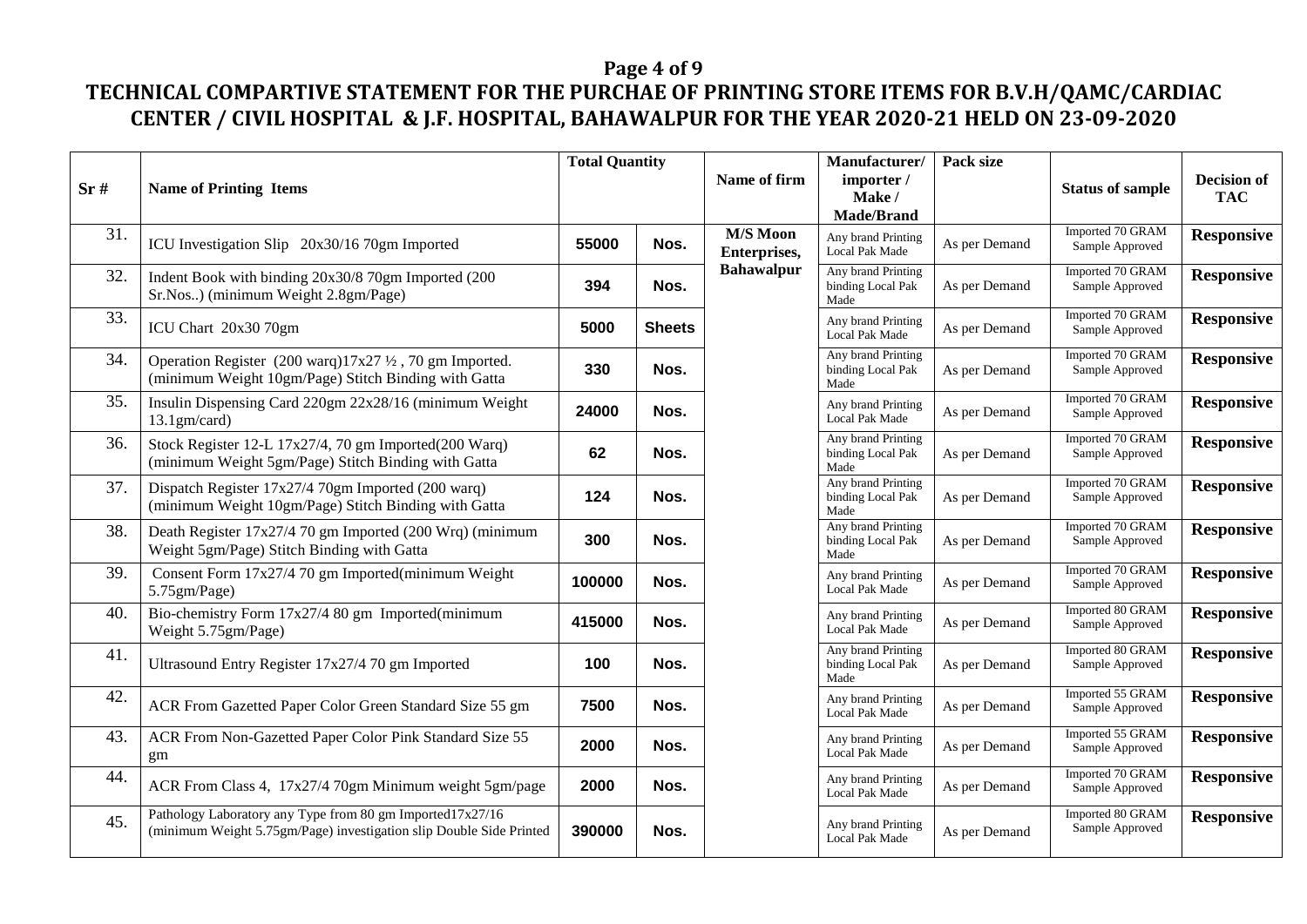## **Page 5 of 9**

| Sr# | <b>Name of Printing Items</b>                                                                               | <b>Total Quantity</b> |      |                                 |                                                 | Name of firm  | Manufacturer/<br>importer /<br>Make/<br><b>Made/Brand</b> | Pack size         | <b>Status of sample</b> | <b>Decision of</b><br><b>TAC</b> |
|-----|-------------------------------------------------------------------------------------------------------------|-----------------------|------|---------------------------------|-------------------------------------------------|---------------|-----------------------------------------------------------|-------------------|-------------------------|----------------------------------|
| 46. | Birth Register 200warq 17x27/4 70gm Imported                                                                | 160                   | Nos. | <b>M/S Moon</b><br>Enterprises, | Any brand Printing<br>binding Local Pak<br>Made | As per Demand | Imported 70 GRAM<br>Sample Approved                       | <b>Responsive</b> |                         |                                  |
| 47. | Dr. Call register $17\times27\frac{1}{2}$ 70gm/100 sheet                                                    | 200                   | Nos. | <b>Bahawalpur</b>               | Any brand Printing<br>binding Local Pak<br>Made | As per Demand | Imported 70 GRAM<br>Sample Approved                       | <b>Responsive</b> |                         |                                  |
| 48. | OPD Numbering Slip 70 gm $20 \times 30/16$                                                                  | 2600000               | Nos. |                                 | Any brand Printing<br>Local Pak Made            | As per Demand | Imported 70 GRAM<br>Sample Approved                       | <b>Responsive</b> |                         |                                  |
| 49. | Tele Bin Card 260gm Double Side printed Size. 17x27/4                                                       | 7000                  | Nos. |                                 | Any brand Printing<br><b>Local Pak Made</b>     | As per Demand | Imported 260 GRAM<br>Sample Approved                      | <b>Responsive</b> |                         |                                  |
| 50. | Flow sheet for Dialyses unit double side printed size. $17x27/4$<br>70 gm imported any Type form            | 150000                | Nos. |                                 | Any brand Printing<br>Local Pak Made            | As per Demand | Imported 70 GRAM<br>Sample Approved                       | <b>Responsive</b> |                         |                                  |
| 51. | Admission Register A&E Department 17x27/4 70 gm imported<br>any Type form 200 wrq Stitch Binding with Gatta | 200                   | Nos. |                                 | Any brand Printing<br><b>Local Pak Made</b>     | As per Demand | Imported 70 GRAM<br>Sample Approved                       | <b>Responsive</b> |                         |                                  |
| 52. | Any Type Register Double Side printing 17x27/4 70gm 200<br>Pages Stitch Binding with Gatta                  | 200                   | Nos. |                                 | Any brand Printing<br>binding Local Pak<br>Made | As per Demand | Imported 70 GRAM<br>Sample Approved                       | <b>Responsive</b> |                         |                                  |
| 53. | Anesthesia Notes form 17x27/4, 70gm Double Side Printing<br>(3Page Set)                                     | 213000                | Nos. |                                 | Any brand Printing<br><b>Local Pak Made</b>     | As per Demand | Imported 70 GRAM<br>Sample Approved                       | <b>Responsive</b> |                         |                                  |
| 54. | Medicine Sheet Double Side printing 17x27/4, 70gm                                                           | 320000                | Nos. |                                 | Any brand Printing<br><b>Local Pak Made</b>     | As per Demand | Imported 70 GRAM<br>Sample Approved                       | <b>Responsive</b> |                         |                                  |
| 55. | X-Ray Report form 17x27/4, 70gm                                                                             | 100000                | Nos. |                                 | Any brand Printing<br><b>Local Pak Made</b>     | As per Demand | Imported 70 GRAM<br>Sample Approved                       | <b>Responsive</b> |                         |                                  |
| 56. | C.T Scan consent form 17x27/4, 70 gm                                                                        | 150000                | Nos. |                                 | Any brand Printing<br>Local Pak Made            | As per Demand | Imported 70 GRAM<br>Sample Approved                       | <b>Responsive</b> |                         |                                  |
| 57. | Expiry notes Double Side Printing 17x27/4, 70gm                                                             | 100000                | Nos. |                                 | Any brand Printing<br>Local Pak Made            | As per Demand | Imported 70 GRAM<br>Sample Approved                       | <b>Responsive</b> |                         |                                  |
| 58. | Discharge Forum 70 Grm Imported Double Side Printed                                                         | 50000                 | Nos. |                                 | Any brand Printing<br>Local Pak Made            | As per Demand | Imported 70 GRAM<br>Sample Approved                       | <b>Responsive</b> |                         |                                  |
| 59. | Repair Register 17x27/4 70 Grm (200 Wrq) Sitch Binding with<br>Gatta                                        | 53                    | Nos. |                                 | Any brand Printing<br>binding Local Pak<br>Made | As per Demand | Imported 70 GRAM<br>Sample Approved                       | <b>Responsive</b> |                         |                                  |
| 60. | X-Ray Examination Register 17x27/2 70 Grm Sr. No. 200 Sitch<br><b>Binding with Gatta</b>                    | 120                   | Nos. |                                 | Any brand Printing<br>binding Local Pak<br>Made | As per Demand | Imported 70 GRAM<br>Sample Approved                       | <b>Responsive</b> |                         |                                  |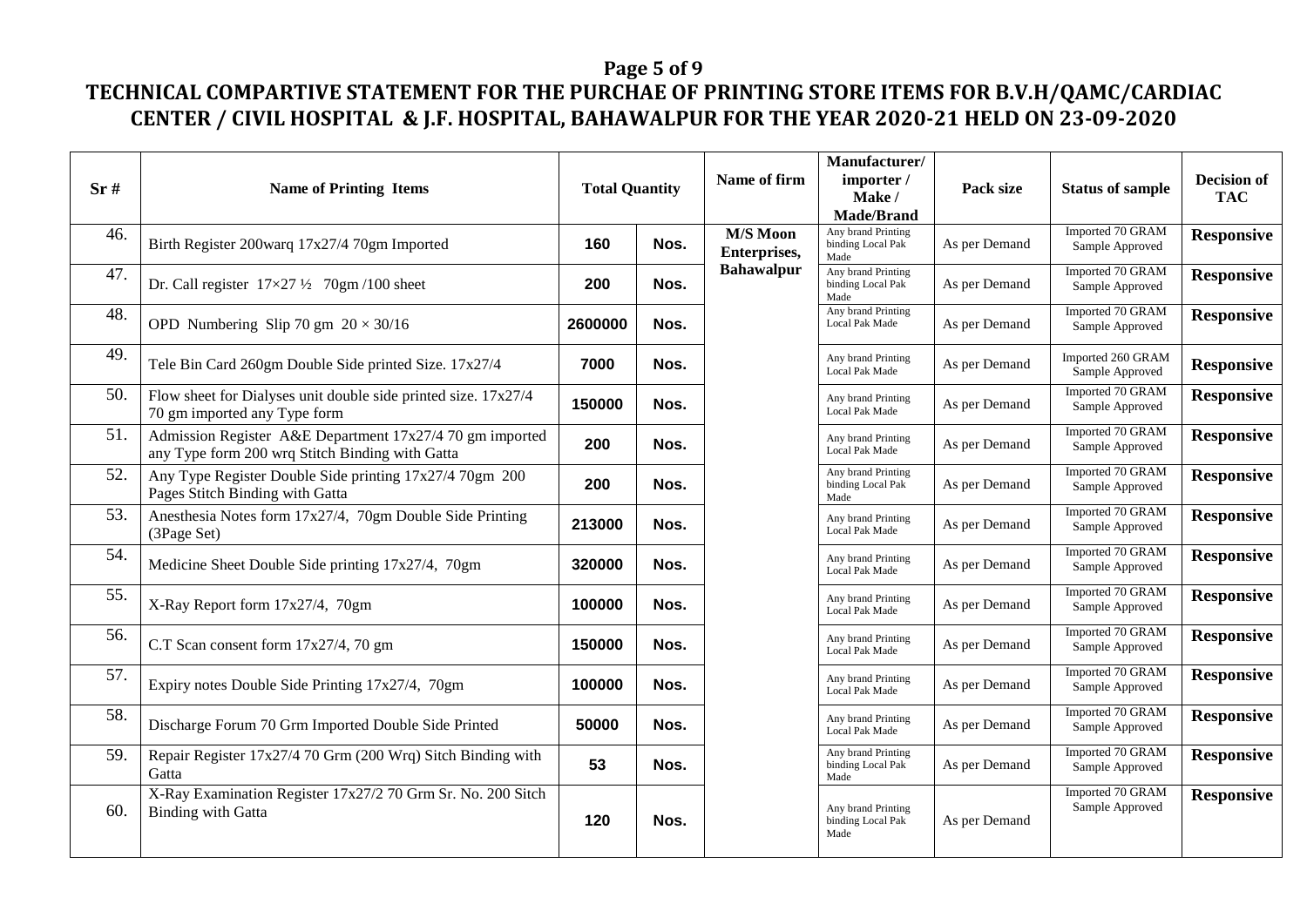## **Page 6 of 9**

| Sr# | <b>Name of Printing Items</b>                            | <b>Total Quantity</b> |      |                                 |                                                 |               |                                      | Name of firm      | Manufacturer/<br>importer /<br>Make /<br><b>Made/Brand</b> | Pack size | <b>Status of sample</b> | <b>Decision of</b><br><b>TAC</b> |
|-----|----------------------------------------------------------|-----------------------|------|---------------------------------|-------------------------------------------------|---------------|--------------------------------------|-------------------|------------------------------------------------------------|-----------|-------------------------|----------------------------------|
| 61. | TB Patient Card 220 Grm 17x27/8 Minimum 13.1grm/ Card    | 10000                 | Nos. | <b>M/S Moon</b><br>Enterprises, | Any brand Printing<br><b>Local Pak Made</b>     | As per Demand | Imported 220 GRAM<br>Sample Approved | <b>Responsive</b> |                                                            |           |                         |                                  |
| 62. | Admission Card 220 Grm 17x27/8                           | 80000                 | Nos. | <b>Bahawalpur</b>               | Any brand Printing<br>Local Pak Made            | As per Demand | Imported 220 GRAM<br>Sample Approved | <b>Responsive</b> |                                                            |           |                         |                                  |
| 63. | Daily Progress Note Report Form 17x27/4 70 Grm           | 40000                 | Nos. |                                 | Any brand Printing<br>Local Pak Made            | As per Demand | Imported 70 GRAM<br>Sample Approved  | <b>Responsive</b> |                                                            |           |                         |                                  |
| 64. | History Sheet For Nicu 17x24/4 70 Grm                    | 60000                 | Nos. |                                 | Any brand Printing<br><b>Local Pak Made</b>     | As per Demand | Imported 70 GRAM<br>Sample Approved  | <b>Responsive</b> |                                                            |           |                         |                                  |
| 65. | Vital Sign Medical Record Form 17x27/4 70 Grm            | 50000                 | Nos. |                                 | Any brand Printing<br>Local Pak Made            | As per Demand | Imported 70 GRAM<br>Sample Approved  | <b>Responsive</b> |                                                            |           |                         |                                  |
| 66. | Medical Advise Form 17x27/4 70 Grm                       | 50000                 | Nos. |                                 | Any brand Printing<br><b>Local Pak Made</b>     | As per Demand | Imported 70 GRAM<br>Sample Approved  | <b>Responsive</b> |                                                            |           |                         |                                  |
| 67. | Admission Sheet 17x27/4 70 Grm                           | 130000                | Nos. |                                 | Any brand Printing<br>Local Pak Made            | As per Demand | Imported 70 GRAM<br>Sample Approved  | <b>Responsive</b> |                                                            |           |                         |                                  |
| 68. | Movement Register 17x27/4 70 Grm 200 Wrq                 | 100                   | Nos. |                                 | Any brand Printing<br>binding Local Pak<br>Made | As per Demand | Imported 70 GRAM<br>Sample Approved  | <b>Responsive</b> |                                                            |           |                         |                                  |
| 69. | Call to Nicu Performa 17x27/4 70 Grm                     | 3000                  | Nos. |                                 | Any brand Printing<br><b>Local Pak Made</b>     | As per Demand | Imported 70 GRAM<br>Sample Approved  | <b>Responsive</b> |                                                            |           |                         |                                  |
| 70. | Biopsy Form 17x27/4 70 Grm                               | 20000                 | Nos. |                                 | Any brand Printing<br>Local Pak Made            | As per Demand | Imported 70 GRAM<br>Sample Approved  | <b>Responsive</b> |                                                            |           |                         |                                  |
| 71. | Hematology Report Form 17x27/4 70 Grm 200 Wrq            | 200000                | Nos. |                                 | Any brand Printing<br>Local Pak Made            | As per Demand | Imported 70 GRAM<br>Sample Approved  | <b>Responsive</b> |                                                            |           |                         |                                  |
| 72. | Breakage Book 17x27/4 70 Grm 200 Wrq                     | 176                   | Nos. |                                 | Any brand Printing<br>binding Local Pak<br>Made | As per Demand | Imported 70 GRAM<br>Sample Approved  | <b>Responsive</b> |                                                            |           |                         |                                  |
| 73. | <b>Condemnation Register</b><br>17x27/4 70gm (100 Pages) | 100                   | Nos. |                                 | Any brand Printing<br>binding Local Pak<br>Made | As per Demand | Imported 70 GRAM<br>Sample Approved  | <b>Responsive</b> |                                                            |           |                         |                                  |
| 74. | Pead Ward Admission Set 09 Pages 17x27/4 70 Grm          | 25000                 | Nos. |                                 | Any brand Printing<br>Local Pak Made            | As per Demand | Imported 70 GRAM<br>Sample Approved  | <b>Responsive</b> |                                                            |           |                         |                                  |
| 75. | Antenatal Double Side Printed 17x27/4 70 Grm             | 10000                 | Nos. |                                 | Any brand Printing<br>Local Pak Made            | As per Demand | Imported 70 GRAM<br>Sample Approved  | <b>Responsive</b> |                                                            |           |                         |                                  |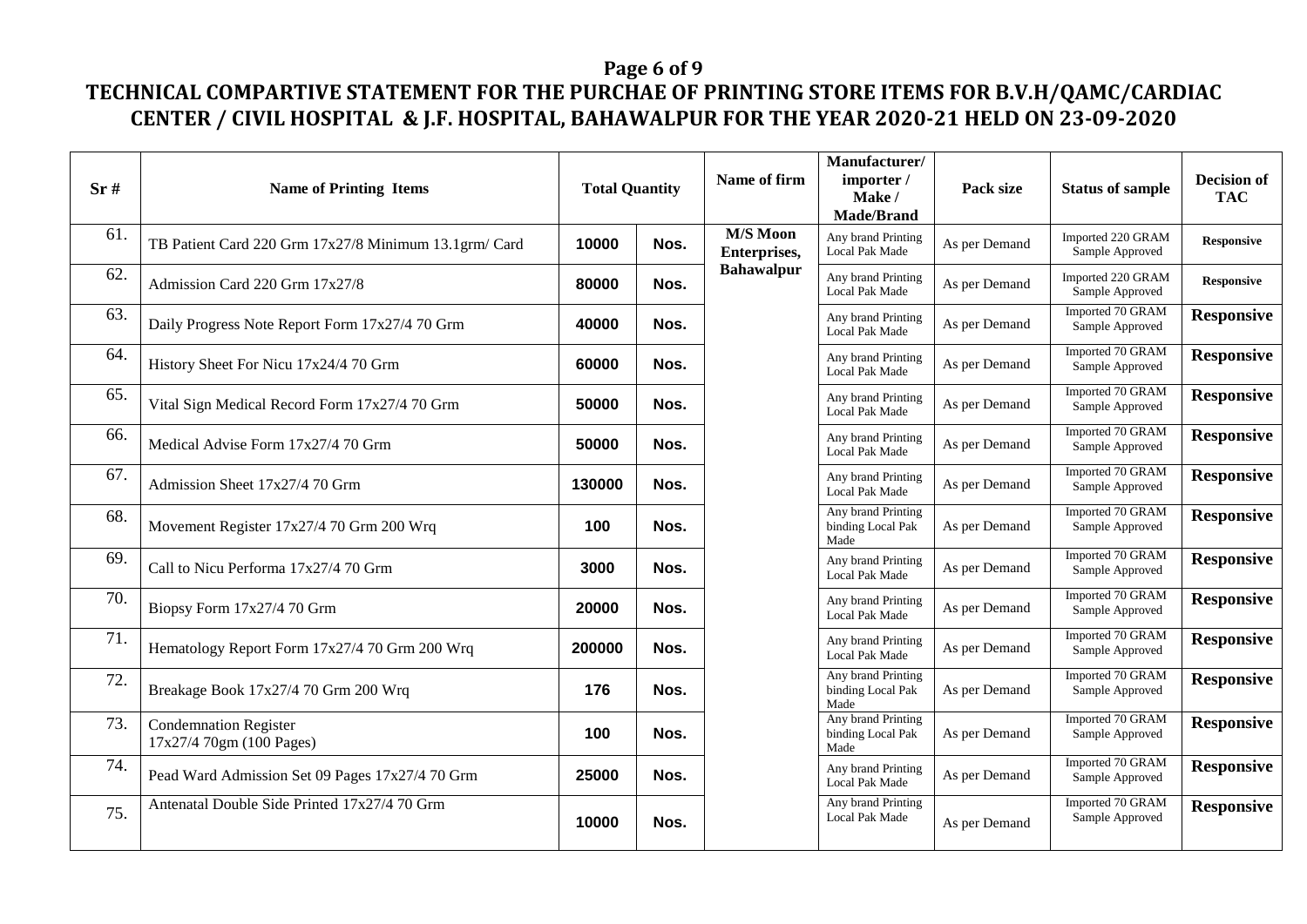## **Page 7 of 9**

| Sr# | <b>Name of Printing Items</b>                                                                                   | <b>Total Quantity</b> |      |                                 |                                                 | Name of firm  | Manufacturer/<br>importer /<br>Make/<br><b>Made/Brand</b> | Pack size         | <b>Status of sample</b> | <b>Decision of</b><br><b>TAC</b> |
|-----|-----------------------------------------------------------------------------------------------------------------|-----------------------|------|---------------------------------|-------------------------------------------------|---------------|-----------------------------------------------------------|-------------------|-------------------------|----------------------------------|
| 76. | Answer Sheet Book 8Wrq with Lining & Page no 17x27/4 70<br>Grm                                                  | 20000                 | Nos. | <b>M/S Moon</b><br>Enterprises, | Any brand Printing<br>Local Pak Made            | As per Demand | Imported 70 GRAM<br>Sample Approved                       | <b>Responsive</b> |                         |                                  |
| 77. | Log Book 17x27/4 70 Grm                                                                                         | 70                    | Nos. | <b>Bahawalpur</b>               | Any brand Printing<br>Local Pak Made            | As per Demand | Imported 70 GRAM<br>Sample Approved                       | <b>Responsive</b> |                         |                                  |
| 78. | SD Cash Book 17x27/2 70 Grm Stich & Binding with Gatta                                                          | 10                    | Nos. |                                 | Any brand Printing<br>binding Local Pak<br>Made | As per Demand | Imported 70 GRAM<br>Sample Approved                       | <b>Responsive</b> |                         |                                  |
| 79. | Gazzatte T.A Form 17x27/4 70 Grm                                                                                | 500                   | Nos. |                                 | Any brand Printing<br>Local Pak Made            | As per Demand | Imported 70 GRAM<br>Sample Approved                       | <b>Responsive</b> |                         |                                  |
| 80. | Peon Book 70gm                                                                                                  | 6                     | Nos. |                                 | Any brand Printing<br>binding Local Pak<br>Made | As per Demand | Imported 70 GRAM<br>Sample Approved                       | <b>Responsive</b> |                         |                                  |
| 81. | Discharge Book 23x28 (10 wrq) Albstar Sheets                                                                    | 8000                  | Nos. |                                 | Any brand Printing<br>binding Local Pak<br>Made | As per Demand | Imported 70 GRAM<br>Sample Approved                       | <b>Responsive</b> |                         |                                  |
| 82. | Eliza & PCR Register $17x27/4$ 80gm imported (minimum<br>weight 5.75gm/Page) Stich and bindingwith Gatta 200wrq | 200                   | Nos. |                                 | Any brand Printing<br>Local Pak Made            | As per Demand | Imported 80 GRAM<br>Sample Approved                       | <b>Responsive</b> |                         |                                  |
| 83. | Microbiology report Register 17x27/4 70gm Stich and binding<br>with Gatta 200wrq                                | 200                   | Nos. |                                 | Any brand Printing<br>binding Local Pak<br>Made | As per Demand | Imported 70 GRAM<br>Sample Approved                       | <b>Responsive</b> |                         |                                  |
| 84. | Extra Sheet 70gm                                                                                                | 20000                 | Nos. |                                 | Any brand Printing<br>Local Pak Made            | As per Demand | Imported 70 GRAM<br>Sample Approved                       | <b>Responsive</b> |                         |                                  |
| 85. | Breakage Book 17x27/4 70gm (100 Pages)                                                                          | 120                   | Nos. |                                 | Any brand Printing<br>binding Local Pak<br>Made | As per Demand | Imported 70 GRAM<br>Sample Approved                       | <b>Responsive</b> |                         |                                  |
| 86. | Receipt Register Lab 17x27/4 70gm Stich & Binding with Gatta<br>(200Wrq)                                        | 100                   | Nos. |                                 | Any brand Printing<br>binding Local Pak<br>Made | As per Demand | Imported 70 GRAM<br>Sample Approved                       | <b>Responsive</b> |                         |                                  |
| 87. | Fund cash book 17x27/2 70gm Stich & Binding with Gatta<br>(100Wrq)                                              | 10                    | Nos. |                                 | Any brand Printing<br>binding Local Pak<br>Made | As per Demand | Imported 70 GRAM<br>Sample Approved                       | <b>Responsive</b> |                         |                                  |
| 88. | Electric Bill 17x27/4 70gm any form                                                                             | 5000                  | Nos. |                                 | Any brand Printing<br><b>Local Pak Made</b>     | As per Demand | Imported 70 GRAM<br>Sample Approved                       | <b>Responsive</b> |                         |                                  |
| 89. | Clinical Card 3rd year 23x28 (04 wrq) Albstar Sheets                                                            | 500                   | Nos. |                                 | Any brand Printing<br>Local Pak Made            | As per Demand | <b>Albstar Sheets</b>                                     | <b>Responsive</b> |                         |                                  |
| 90. | Clinical Card 4th year 23x28 (04 wrq) Albstar Sheets                                                            | 500                   | Nos. |                                 | Any brand Printing<br><b>Local Pak Made</b>     | As per Demand | <b>Albstar Sheets</b>                                     | <b>Responsive</b> |                         |                                  |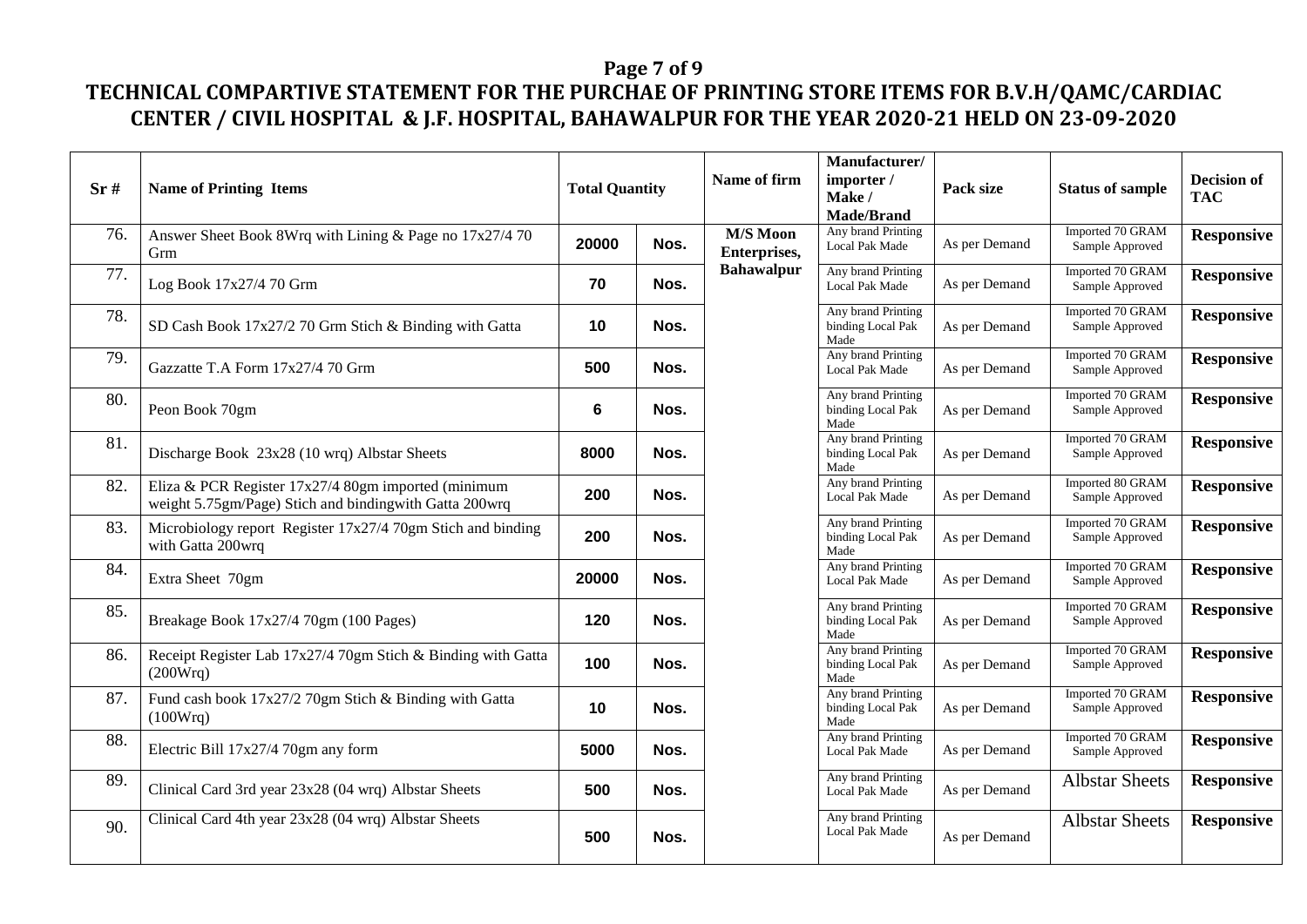## **Page 8 of 9**

| Sr#  | <b>Name of Printing Items</b>                                                                                                | <b>Total Quantity</b> |            |                                                      |                                                 |               |                                     |                   |  |  |  |  |  | Name of firm | Manufacturer/<br>importer /<br>Make/<br><b>Made/Brand</b> | Pack size | <b>Status of sample</b> | <b>Decision of</b><br><b>TAC</b> |
|------|------------------------------------------------------------------------------------------------------------------------------|-----------------------|------------|------------------------------------------------------|-------------------------------------------------|---------------|-------------------------------------|-------------------|--|--|--|--|--|--------------|-----------------------------------------------------------|-----------|-------------------------|----------------------------------|
| 91.  | Clinical Card 5th year 23x28 (07 wrq) Albstar Sheets                                                                         | 500                   | Nos.       | <b>M/S Moon</b><br>Enterprises,<br><b>Bahawalpur</b> | Any brand<br>Printing Local<br>Pak Made         | As per Demand | <b>Albstar Sheets</b>               | <b>Responsive</b> |  |  |  |  |  |              |                                                           |           |                         |                                  |
| 92.  | Ultrasound Doppler Report Form 17x27/4, 80 gm Imported.<br>(minimum Weight 5.75gm/Page)                                      | 20000                 | Nos.       |                                                      | Any brand<br>Printing Local<br>Pak Made         | As per Demand | Imported 80 GRAM<br>Sample Approved | <b>Responsive</b> |  |  |  |  |  |              |                                                           |           |                         |                                  |
| 93.  | Audit Register as per hospital sample                                                                                        | 3                     | Nos.       |                                                      | Any brand<br>Printing binding<br>Local Pak Made | As per Demand | Imported 70 GRAM<br>Sample Approved | <b>Responsive</b> |  |  |  |  |  |              |                                                           |           |                         |                                  |
| 94.  | Daily Progress Note 17*27/4 70 gram                                                                                          | 40000                 | Nos.       |                                                      | Any brand<br>Printing Local<br>Pak Made         | As per Demand | Imported 70 GRAM<br>Sample Approved | <b>Responsive</b> |  |  |  |  |  |              |                                                           |           |                         |                                  |
| 95.  | Discharge Form 17*27/4 70gram                                                                                                | 50000                 | Nos.       |                                                      | Any brand<br>Printing Local<br>Pak Made         | As per Demand | Imported 70 GRAM<br>Sample Approved | <b>Responsive</b> |  |  |  |  |  |              |                                                           |           |                         |                                  |
| 96.  | Biopsy Form 17x27/4 70 Grm                                                                                                   | 20000                 | Nos.       |                                                      | Any brand<br>Printing Local<br>Pak Made         | As per Demand | Imported 70 GRAM<br>Sample Approved | <b>Responsive</b> |  |  |  |  |  |              |                                                           |           |                         |                                  |
| 97.  | Legation Form 17*27/4 70gram                                                                                                 | 50000                 | Nos.       |                                                      | Any brand<br>Printing Local<br>Pak Made         | As per Demand | Imported 70 GRAM<br>Sample Approved | <b>Responsive</b> |  |  |  |  |  |              |                                                           |           |                         |                                  |
| 98.  | Admission Sheet 17x27/4 70 Grm                                                                                               | 130000                | Nos.       |                                                      | Any brand<br>Printing Local<br>Pak Made         | As per Demand | Imported 70 GRAM<br>Sample Approved | <b>Responsive</b> |  |  |  |  |  |              |                                                           |           |                         |                                  |
| 99.  | Emergency Admission Sheet (A&E) 17x27/4, 70-Gram 07<br>Pages Set Double Side Printing Imported (minimum Weight)<br>5gm/Page) | 25000                 | Nos.       |                                                      | Any brand<br><b>Printing Local</b><br>Pak Made  | As per Demand | Imported 70 GRAM<br>Sample Approved | <b>Responsive</b> |  |  |  |  |  |              |                                                           |           |                         |                                  |
| 100. | Ultrasound Advice Form 17x27/4, 80-Gram Imported A& E<br>Department Color (minimum Weight 5.75gm/Page)                       | 50000                 | Nos.       |                                                      | Any brand<br>Printing Local<br>Pak Made         | As per Demand | Imported 80 GRAM<br>Sample Approved | <b>Responsive</b> |  |  |  |  |  |              |                                                           |           |                         |                                  |
| 101. | CLR Admission Chart 70Gram Imported Any Type 11 pages<br>Double side Printed (minimum Weight 5gm/Page)                       | 25000                 | <b>Set</b> |                                                      | Any brand<br>Printing Local<br>Pak Made         | As per Demand | Imported 70 GRAM<br>Sample Approved | <b>Responsive</b> |  |  |  |  |  |              |                                                           |           |                         |                                  |
| 102. | Eye Refraction Slip 17x27/4/1/16 70gram                                                                                      | 50000                 | Nos.       |                                                      | Any brand<br>Printing Local<br>Pak Made         | As per Demand | Imported 70 GRAM<br>Sample Approved | <b>Responsive</b> |  |  |  |  |  |              |                                                           |           |                         |                                  |
| 103. | X-Ray Advice Form Color 17x27/4 70 gram                                                                                      | 50000                 | Nos.       |                                                      | Any brand Printing<br>Local Pak Made            | As per Demand | Imported 70 GRAM<br>Sample Approved | <b>Responsive</b> |  |  |  |  |  |              |                                                           |           |                         |                                  |